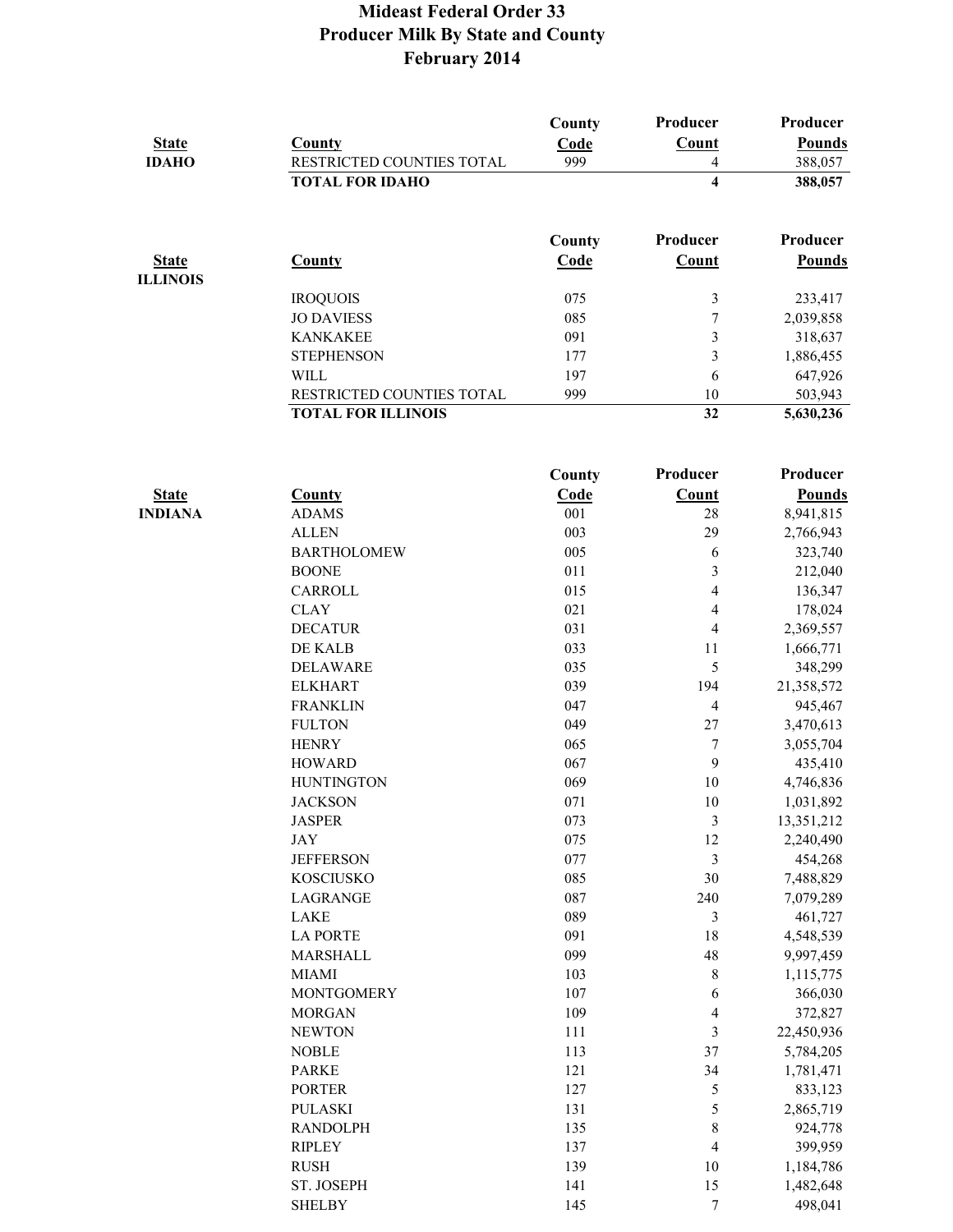|                                 |                           | County      | Producer                 | Producer          |
|---------------------------------|---------------------------|-------------|--------------------------|-------------------|
| <b>State</b>                    | <b>County</b>             | Code        | Count                    | <b>Pounds</b>     |
| <b>INDIANA</b>                  | <b>STEUBEN</b>            | 151         | 17                       | 4,707,813         |
|                                 | <b>SWITZERLAND</b>        | 155         | $\overline{\mathcal{A}}$ | 381,116           |
|                                 | <b>WABASH</b>             | 169         | 15                       | 2,542,111         |
|                                 | WASHINGTON                | 175         | $\overline{3}$           | 370,632           |
|                                 | <b>WAYNE</b>              | 177         | 67                       | 4,953,417         |
|                                 |                           |             |                          |                   |
|                                 | <b>WELLS</b>              | 179         | 12                       | 6,958,922         |
|                                 | <b>WHITE</b>              | 181         | $\overline{3}$           | 289,031           |
|                                 | WHITLEY                   | 183         | 11                       | 1,830,533         |
|                                 | RESTRICTED COUNTIES TOTAL | 999         | 30                       | 7,196,567         |
|                                 | <b>TOTAL FOR INDIANA</b>  |             | 1,020                    | 166,900,283       |
|                                 |                           |             |                          |                   |
|                                 |                           | County      | Producer                 | Producer          |
| <b>State</b>                    | County                    | Code        | Count                    | <b>Pounds</b>     |
| <b>IOWA</b>                     | <b>DUBUQUE</b>            | 061         | $\,8\,$                  | 1,298,893         |
|                                 | RESTRICTED COUNTIES TOTAL | 999         | $\overline{c}$           | 623,459           |
|                                 | <b>TOTAL FOR IOWA</b>     |             | 10                       | 1,922,352         |
|                                 |                           |             |                          |                   |
|                                 |                           | County      | Producer                 | Producer          |
| <b>State</b>                    | <b>County</b>             | Code        | Count                    | <b>Pounds</b>     |
| <b>KENTUCKY</b>                 | <b>CHRISTIAN</b>          | 047         | 8                        | 49,948            |
|                                 | <b>FLEMING</b>            | 069         | 10                       | 460,202           |
|                                 | <b>HARRISON</b>           | 097         | $\mathfrak{Z}$           | 51,118            |
|                                 |                           |             |                          |                   |
|                                 | <b>MASON</b>              | 161         | $\boldsymbol{7}$         | 267,529           |
|                                 | <b>ROBERTSON</b>          | 201         | 5                        | 143,791           |
|                                 | <b>TODD</b>               | 219         | $\boldsymbol{7}$         | 267,897           |
|                                 | <b>TRIGG</b>              | 221         | 5                        | 21,068            |
|                                 | RESTRICTED COUNTIES TOTAL | 999         | 10                       | 381,311           |
|                                 | <b>TOTAL FOR KENTUCKY</b> |             | 55                       | 1,642,864         |
|                                 |                           |             |                          |                   |
|                                 |                           | County      | Producer                 | Producer          |
| <b>State</b>                    | County                    | Code        | Count                    | <b>Pounds</b>     |
| <b>MARYLAND</b>                 | 1/ GARRETT                | 023         | 37                       | 2,162,998         |
| 1/ Includes Restricted Counties | <b>TOTAL FOR MARYLAND</b> |             | 37                       | 2,162,998         |
|                                 |                           |             |                          |                   |
|                                 |                           | County      | Producer                 | Producer          |
| <b>State</b>                    | County                    | Code        | Count                    | <b>Pounds</b>     |
| 2/ MASSACHUSETTS                | <b>RESTRICTED</b>         |             | <b>RESTRICTED</b>        | <b>RESTRICTED</b> |
|                                 |                           |             |                          |                   |
|                                 |                           | County      | Producer                 | Producer          |
| <b>State</b>                    | <b>County</b>             | <b>Code</b> | Count                    | <b>Pounds</b>     |
| <b>MICHIGAN</b>                 | <b>ALCONA</b>             | 001         | 6                        | 165,708           |
|                                 | <b>ALLEGAN</b>            | 005         | $70\,$                   | 22,580,511        |
|                                 | <b>ALPENA</b>             | 007         | 32                       | 2,228,521         |
|                                 | <b>ANTRIM</b>             | 009         | $\overline{4}$           | 71,630            |
|                                 | <b>ARENAC</b>             | 011         | 23                       | 4,218,015         |
|                                 |                           |             |                          |                   |
|                                 | <b>BARAGA</b>             | 013         | $\overline{4}$           | 403,471           |
|                                 | <b>BARRY</b>              | 015         | 32                       | 18,816,125        |
|                                 | <b>BAY</b>                | 017         | 7                        | 1,569,766         |
|                                 | <b>BERRIEN</b>            | 021         | $\,8\,$                  | 3,400,505         |
|                                 | <b>BRANCH</b>             | 023         | 25                       | 5,427,977         |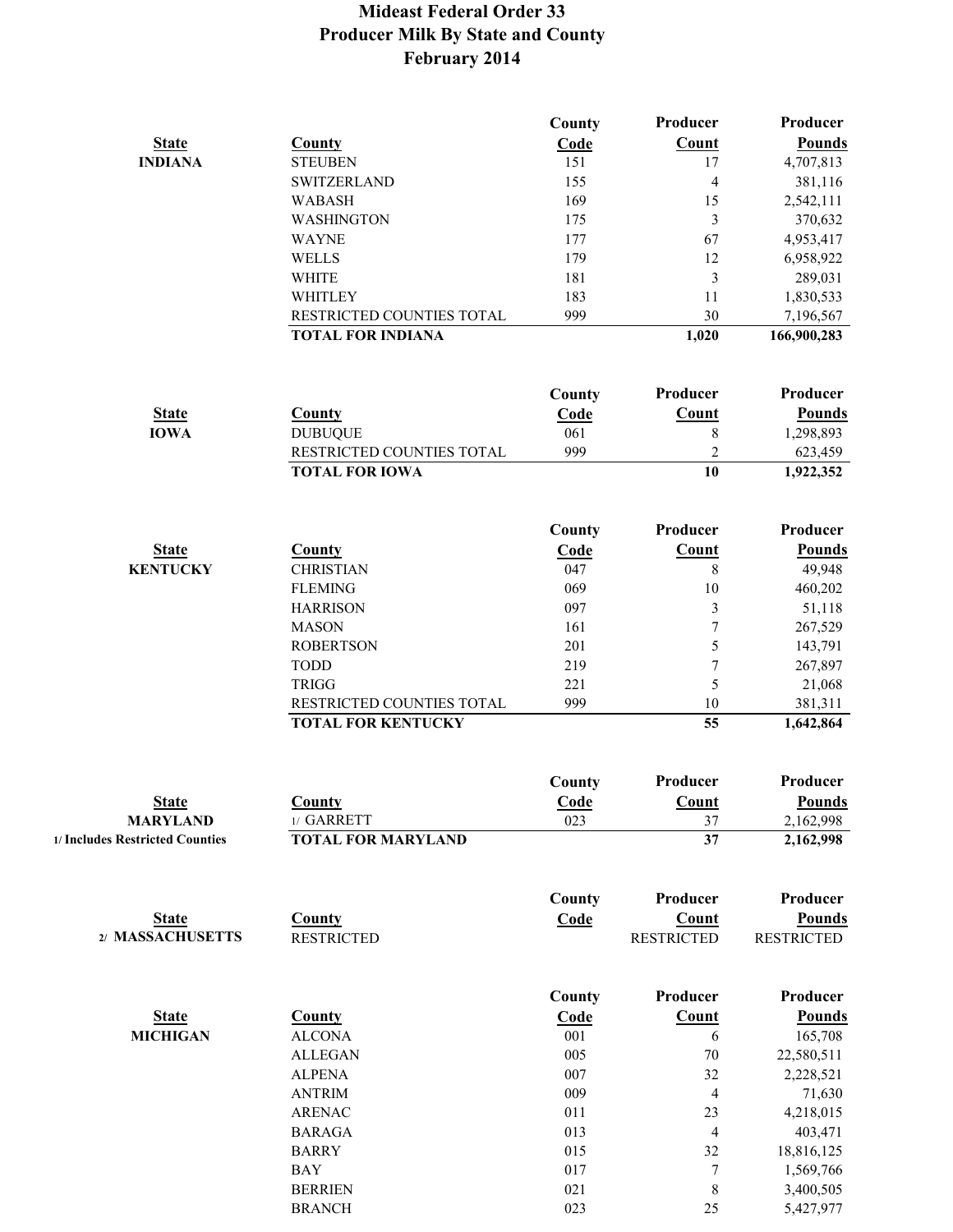|                 |                           | County | Producer       | Producer      |
|-----------------|---------------------------|--------|----------------|---------------|
| <b>State</b>    | <b>County</b>             | Code   | Count          | <b>Pounds</b> |
| <b>MICHIGAN</b> | <b>CALHOUN</b>            | 025    | 21             | 7,681,660     |
|                 | CASS                      | 027    | 6              | 140,255       |
|                 | <b>CHARLEVOIX</b>         | 029    | 5              | 60,483        |
|                 | <b>CHEBOYGAN</b>          | 031    | 5              | 57,678        |
|                 | <b>CHIPPEWA</b>           | 033    | 8              | 432,741       |
|                 | <b>CLARE</b>              | 035    | 25             | 1,839,925     |
|                 | <b>CLINTON</b>            | 037    | 64             | 51,653,103    |
|                 | <b>DELTA</b>              | 041    | $\,$ 8 $\,$    | 381,419       |
|                 | <b>EATON</b>              | 045    | 26             | 2,455,296     |
|                 | <b>EMMET</b>              | 047    | $\overline{4}$ | 30,876        |
|                 | <b>GENESEE</b>            | 049    | 7              | 1,888,763     |
|                 | <b>GLADWIN</b>            | 051    | 10             | 1,050,067     |
|                 | <b>GRAND TRAVERSE</b>     | 055    | $\overline{4}$ | 37,880        |
|                 | <b>GRATIOT</b>            | 057    | 37             | 35,796,750    |
|                 | <b>HILLSDALE</b>          | 059    | 37             | 8,425,393     |
|                 | <b>HURON</b>              | 063    | 84             | 66,124,840    |
|                 | <b>INGHAM</b>             | 065    | $27\,$         | 8,357,116     |
|                 | <b>IONIA</b>              | 067    | 53             | 30,273,224    |
|                 | <b>IOSCO</b>              | 069    | 13             | 700,850       |
|                 | <b>ISABELLA</b>           | 073    | 41             | 8,499,878     |
|                 | <b>JACKSON</b>            | 075    | 21             |               |
|                 |                           |        |                | 5,536,814     |
|                 | <b>KALAMAZOO</b>          | 077    | 6              | 9,179,891     |
|                 | <b>KENT</b>               | 081    | 36             | 11,731,695    |
|                 | <b>LAPEER</b>             | 087    | 30             | 3,188,437     |
|                 | LEELANAU                  | 089    | $\overline{4}$ | 63,387        |
|                 | <b>LENAWEE</b>            | 091    | 29             | 12,520,637    |
|                 | <b>LIVINGSTON</b>         | 093    | 13             | 3,859,264     |
|                 | <b>MACKINAC</b>           | 097    | 5              | 831,254       |
|                 | <b>MACOMB</b>             | 099    | 10             | 495,276       |
|                 | <b>MASON</b>              | 105    | 18             | 1,765,629     |
|                 | <b>MECOSTA</b>            | 107    | 29             | 4,823,359     |
|                 | <b>MENOMINEE</b>          | 109    | 16             | 1,025,859     |
|                 | <b>MIDLAND</b>            | 111    | 3              | 1,545,515     |
|                 | <b>MISSAUKEE</b>          | 113    | 46             | 25,158,815    |
|                 | <b>MONROE</b>             | 115    | 5              | 687,741       |
|                 | <b>MONTCALM</b>           | 117    | 56             | 14,519,747    |
|                 | <b>MONTMORENCY</b>        | 119    | 8              | 682,179       |
|                 | <b>MUSKEGON</b>           | 121    | 19             | 15,202,833    |
|                 | <b>NEWAYGO</b>            | 123    | 57             | 15,872,515    |
|                 | <b>OCEANA</b>             | 127    | 8              | 759,174       |
|                 | <b>OGEMAW</b>             | 129    | 41             | 7,111,295     |
|                 | <b>OSCEOLA</b>            | 133    | 42             | 10,183,263    |
|                 | <b>OSCODA</b>             | 135    | 11             | 465,825       |
|                 | <b>OTTAWA</b>             | 139    | 64             | 43,831,268    |
|                 | PRESQUE ISLE              | 141    | $\tau$         | 791,391       |
|                 | <b>SAGINAW</b>            | 145    | 17             | 3,979,212     |
|                 | <b>ST. CLAIR</b>          | 147    | 12             | 1,976,130     |
|                 | ST. JOSEPH                | 149    | 28             | 9,054,510     |
|                 | <b>SANILAC</b>            | 151    | 116            | 32,004,296    |
|                 | <b>SHIAWASSEE</b>         | 155    | 18             | 4,636,448     |
|                 | <b>TUSCOLA</b>            | 157    | 40             | 14,883,288    |
|                 | VAN BUREN                 | 159    | 11             | 4,033,769     |
|                 | WASHTENAW                 | 161    | 23             | 3,779,710     |
|                 | <b>WEXFORD</b>            | 165    | 11             | 482,708       |
|                 | RESTRICTED COUNTIES TOTAL | 999    | 13             | 974,684       |
|                 | <b>TOTAL FOR MICHIGAN</b> |        | 1,569          | 552,408,244   |
|                 |                           |        |                |               |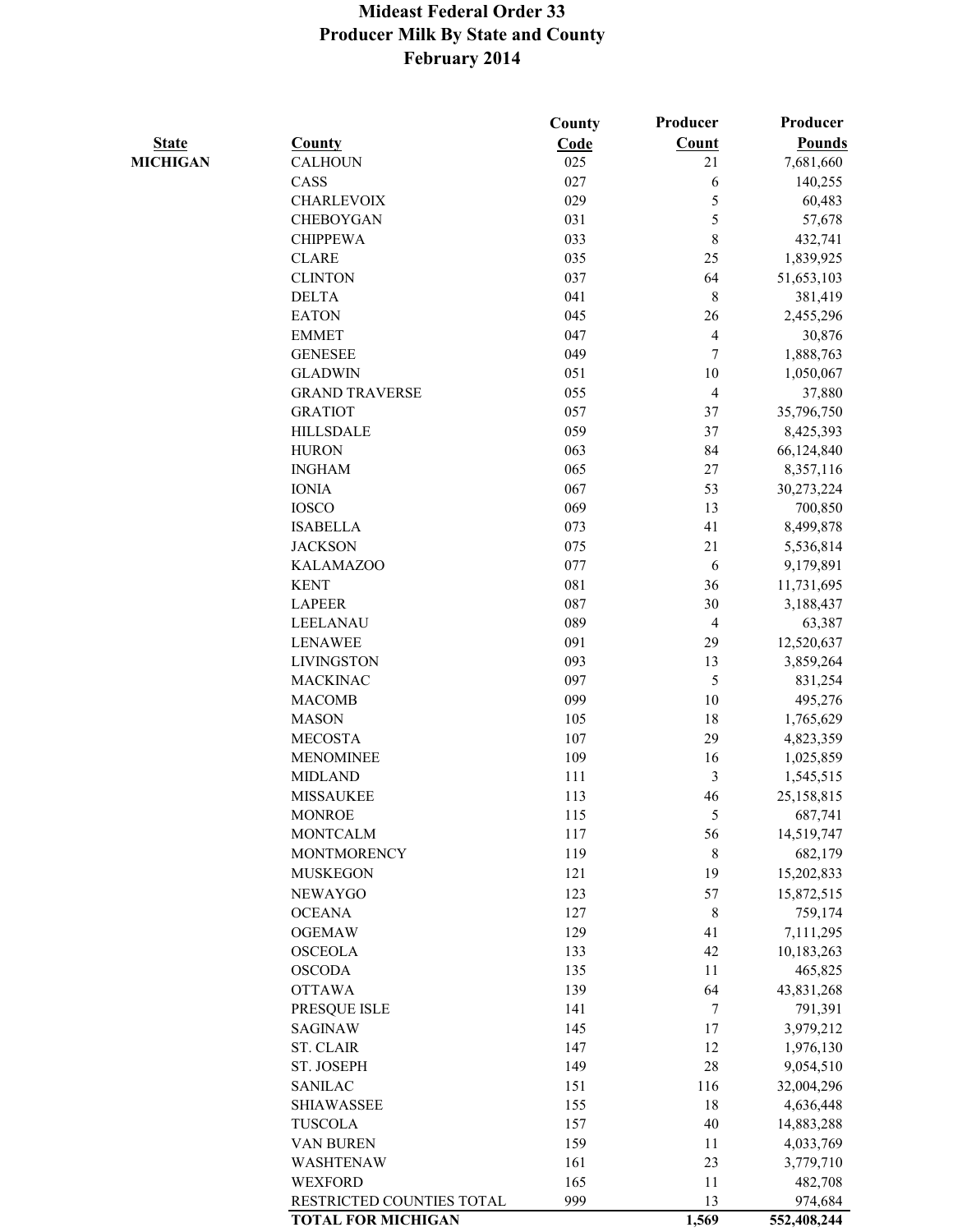| <b>State</b><br><b>MINNESOTA</b>  | <b>County</b><br><b>STEARNS</b>                        | County<br>Code<br>145 | Producer<br>Count          | Producer<br><b>Pounds</b>          |
|-----------------------------------|--------------------------------------------------------|-----------------------|----------------------------|------------------------------------|
|                                   | <b>TODD</b>                                            | 153                   | 7<br>5                     | 112,226<br>52,226                  |
|                                   | RESTRICTED COUNTIES TOTAL                              | 999                   | 6                          | 224,405                            |
|                                   | <b>TOTAL FOR MINNESOTA</b>                             |                       | 18                         | 388,857                            |
|                                   |                                                        | County                | Producer                   | Producer                           |
| <b>State</b>                      | <b>County</b>                                          | Code                  | Count                      | <b>Pounds</b>                      |
| <b>NEW YORK</b>                   | <b>CATTARAUGUS</b>                                     | 009                   | 60                         | 16,659,845                         |
|                                   | <b>CHAUTAUQUA</b>                                      | 013                   | 165                        | 24,420,659                         |
|                                   | <b>ERIE</b>                                            | 029                   | 11                         | 2,588,581                          |
|                                   | <b>GENESEE</b>                                         | 037                   | 5                          | 4,015,258                          |
|                                   | <b>LIVINGSTON</b>                                      | 051                   | $\overline{7}$             | 4,772,177                          |
|                                   | <b>WYOMING</b>                                         | 121<br>999            | 27                         | 31,770,763                         |
|                                   | RESTRICTED COUNTIES TOTAL<br><b>TOTAL FOR NEW YORK</b> |                       | 8<br>283                   | 6,594,270<br>90,821,553            |
|                                   |                                                        | County                | Producer                   | Producer                           |
|                                   |                                                        |                       |                            |                                    |
| <b>State</b><br>2/ NORTH CAROLINA | <b>County</b><br><b>RESTRICTED</b>                     | Code                  | Count<br><b>RESTRICTED</b> | <b>Pounds</b><br><b>RESTRICTED</b> |
|                                   |                                                        |                       |                            |                                    |
|                                   |                                                        | County                | Producer                   | Producer                           |
| <b>State</b>                      | <b>County</b>                                          | Code                  | <b>Count</b>               | <b>Pounds</b>                      |
| OHIO                              | <b>ADAMS</b>                                           | 001                   | 23                         | 1,407,024                          |
|                                   | <b>ALLEN</b>                                           | 003                   | 5                          | 2,462,413                          |
|                                   | <b>ASHLAND</b>                                         | 005                   | 47                         | 12,234,577                         |
|                                   | <b>ASHTABULA</b>                                       | 007<br>009            | 34<br>12                   | 5,747,058                          |
|                                   | <b>ATHENS</b><br><b>AUGLAIZE</b>                       | 011                   | 45                         | 561,529<br>6,556,231               |
|                                   | <b>BELMONT</b>                                         | 013                   | 15                         | 1,024,340                          |
|                                   | <b>BROWN</b>                                           | 015                   | 11                         | 665,352                            |
|                                   | <b>BUTLER</b>                                          | 017                   | 4                          | 294,783                            |
|                                   | CARROLL                                                | 019                   | 30                         | 1,929,591                          |
|                                   | <b>CHAMPAIGN</b>                                       | 021                   | 14                         | 1,442,484                          |
|                                   | <b>CLARK</b>                                           | 023                   | 4                          | 6,575,260                          |
|                                   | <b>CLINTON</b>                                         | 027                   | $\sqrt{6}$                 | 465,184                            |
|                                   | <b>COLUMBIANA</b>                                      | 029                   | 83                         | 12,843,981                         |
|                                   | COSHOCTON                                              | 031                   | $26\,$                     | 2,363,247                          |
|                                   | <b>CRAWFORD</b>                                        | 033                   | 9                          | 2,321,666                          |
|                                   | <b>DARKE</b>                                           | 037                   | 49                         | 11,414,674                         |
|                                   | <b>DEFIANCE</b>                                        | 039                   | 12                         | 7,471,654                          |
|                                   | <b>DELAWARE</b>                                        | 041                   | 4                          | 290,453                            |
|                                   | <b>FAIRFIELD</b>                                       | 045                   | 9                          | 536,881                            |
|                                   | <b>FAYETTE</b>                                         | 047                   | $\overline{\mathcal{L}}$   | 619,728                            |
|                                   | <b>FULTON</b>                                          | 051                   | 11                         | 2,527,574                          |
|                                   | <b>GALLIA</b>                                          | 053                   | $\boldsymbol{7}$           | 416,519                            |
|                                   | <b>GEAUGA</b>                                          | 055                   | 53                         | 4,051,211                          |
|                                   | <b>GREENE</b>                                          | 057                   | 5                          | 997,084                            |
|                                   | <b>GUERNSEY</b>                                        | 059                   | $\boldsymbol{7}$           | 525,680                            |
|                                   | <b>HANCOCK</b>                                         | 063                   | 3                          | 1,033,308                          |
|                                   | <b>HARDIN</b>                                          | 065                   | 11                         | 5,368,763                          |
|                                   | <b>HARRISON</b><br><b>HENRY</b>                        | 067<br>069            | 13<br>9                    | 707,722                            |
|                                   |                                                        |                       |                            | 3,845,787                          |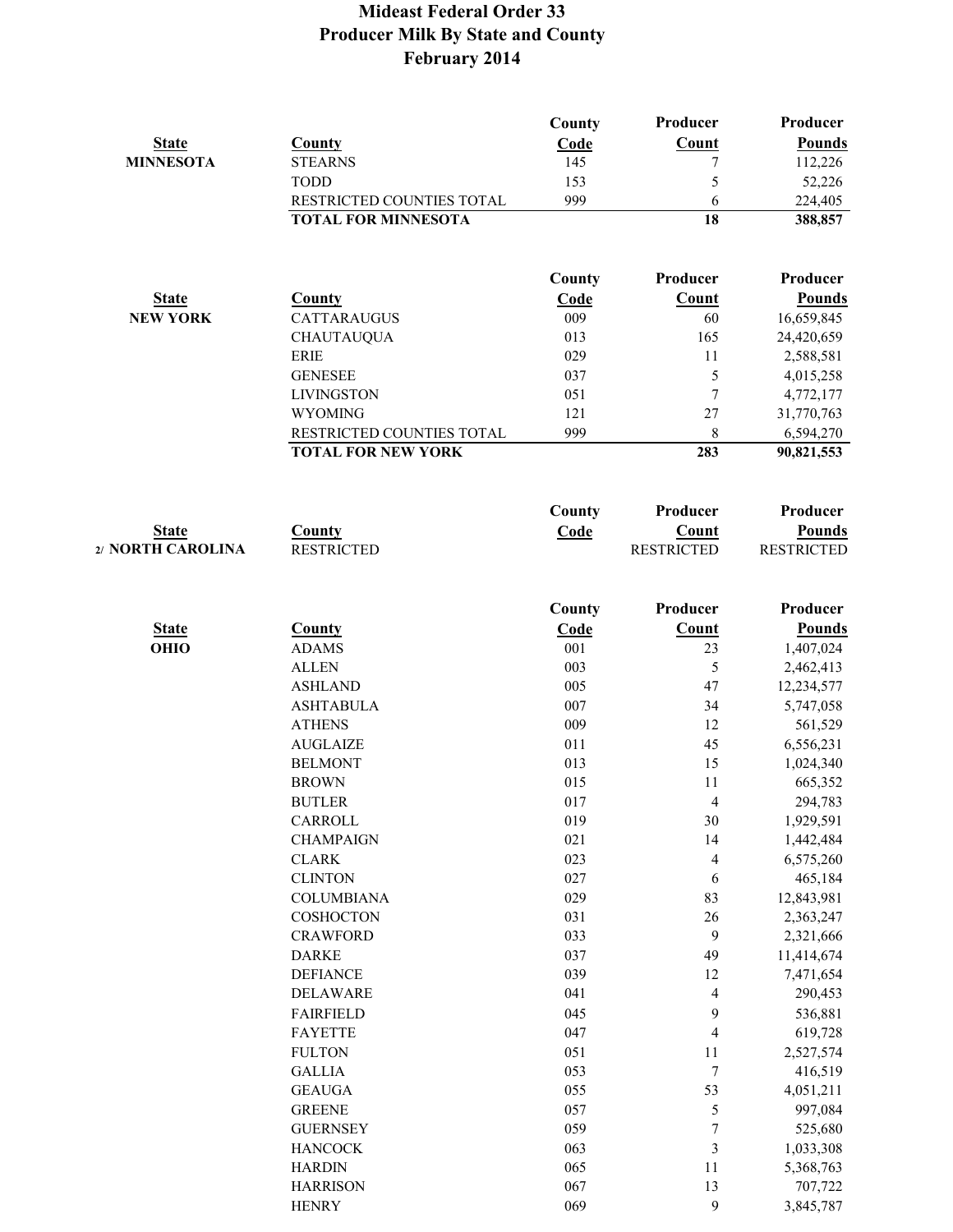|              |                           | County | Producer         | Producer      |
|--------------|---------------------------|--------|------------------|---------------|
| <b>State</b> | <b>County</b>             | Code   | Count            | <b>Pounds</b> |
| OHIO         | <b>HIGHLAND</b>           | 071    | 28               | 1,930,582     |
|              | <b>HOLMES</b>             | 075    | 161              | 12,415,820    |
|              | <b>HURON</b>              | 077    | 50               | 5,546,763     |
|              | <b>JACKSON</b>            | 079    | 6                | 138,933       |
|              | <b>JEFFERSON</b>          | 081    | 7                | 700,225       |
|              | <b>KNOX</b>               | 083    | 28               | 7,304,029     |
|              | <b>LICKING</b>            | 089    | 13               | 4,142,383     |
|              | <b>LOGAN</b>              | 091    | 32               | 4,208,283     |
|              | <b>LORAIN</b>             | 093    | 18               | 1,819,132     |
|              | <b>MADISON</b>            | 097    | 12               | 11,120,865    |
|              | <b>MAHONING</b>           | 099    | 35               | 8,534,857     |
|              | <b>MARION</b>             | 101    | 6                | 754,197       |
|              | <b>MEDINA</b>             | 103    | 22               | 3,722,232     |
|              | <b>MEIGS</b>              | 105    | 6                | 646,842       |
|              | <b>MERCER</b>             | 107    | 110              | 27,722,662    |
|              | <b>MIAMI</b>              | 109    | 11               | 1,278,221     |
|              | <b>MONROE</b>             | 111    | 15               | 887,548       |
|              | <b>MORGAN</b>             | 115    | $\boldsymbol{7}$ | 1,463,134     |
|              | <b>MORROW</b>             | 117    | $\,$ 8 $\,$      | 2,139,755     |
|              | <b>MUSKINGUM</b>          | 119    | 17               | 1,142,535     |
|              | <b>PAULDING</b>           | 125    | $\,$ $\,$        | 11,450,942    |
|              | <b>PERRY</b>              | 127    | $\mathfrak{Z}$   | 336,038       |
|              | <b>PICKAWAY</b>           | 129    | 9                | 2,591,756     |
|              | PIKE                      | 131    | 9                | 776,089       |
|              | <b>PORTAGE</b>            | 133    | 16               | 2,917,505     |
|              | PREBLE                    | 135    | 10               | 1,069,479     |
|              | <b>PUTNAM</b>             | 137    | 15               | 6,057,901     |
|              | <b>RICHLAND</b>           | 139    | 103              | 10,826,413    |
|              | <b>ROSS</b>               | 141    | 8                | 474,093       |
|              | <b>SANDUSKY</b>           | 143    | 9                | 446,971       |
|              | <b>SCIOTO</b>             | 145    | $\mathfrak{Z}$   | 270,647       |
|              | <b>SENECA</b>             | 147    | $\boldsymbol{7}$ | 854,829       |
|              | <b>SHELBY</b>             | 149    | 49               | 7,681,012     |
|              | <b>STARK</b>              | 151    | 81               | 15,038,104    |
|              | TRUMBULL                  | 155    | 30               | 4,265,331     |
|              | TUSCARAWAS                | 157    | 124              | 7,009,874     |
|              | <b>UNION</b>              | 159    | 8                | 872,120       |
|              | <b>VAN WERT</b>           | 161    | 9                | 2,146,497     |
|              | WASHINGTON                | 167    | 18               | 2,615,326     |
|              | <b>WAYNE</b>              | 169    | 236              | 50,096,044    |
|              | <b>WILLIAMS</b>           | 171    | 5                | 7,468,555     |
|              | <b>WOOD</b>               | 173    | 6                | 6,072,517     |
|              | <b>WYANDOT</b>            | 175    | 7                | 677,842       |
|              | RESTRICTED COUNTIES TOTAL | 999    | 18               | 1,566,741     |
|              | <b>TOTAL FOR OHIO</b>     |        | 1,948            | 339,903,382   |

|                     |                  | County | Producer     | Producer      |
|---------------------|------------------|--------|--------------|---------------|
| <b>State</b>        | County           | Code   | <b>Count</b> | <b>Pounds</b> |
| <b>PENNSYLVANIA</b> | <b>ARMSTRONG</b> | 005    | 30           | 3,635,197     |
|                     | <b>BEAVER</b>    | 007    | 25           | 1,646,781     |
|                     | <b>BEDFORD</b>   | 009    |              | 269,216       |
|                     | <b>BLAIR</b>     | 013    | 10           | 2,776,333     |
|                     | <b>BRADFORD</b>  | 015    | 15           | 131,846       |
|                     | <b>BUTLER</b>    | 019    | 34           | 3,389,989     |
|                     | <b>CAMBRIA</b>   | 021    | 9            | 1,329,342     |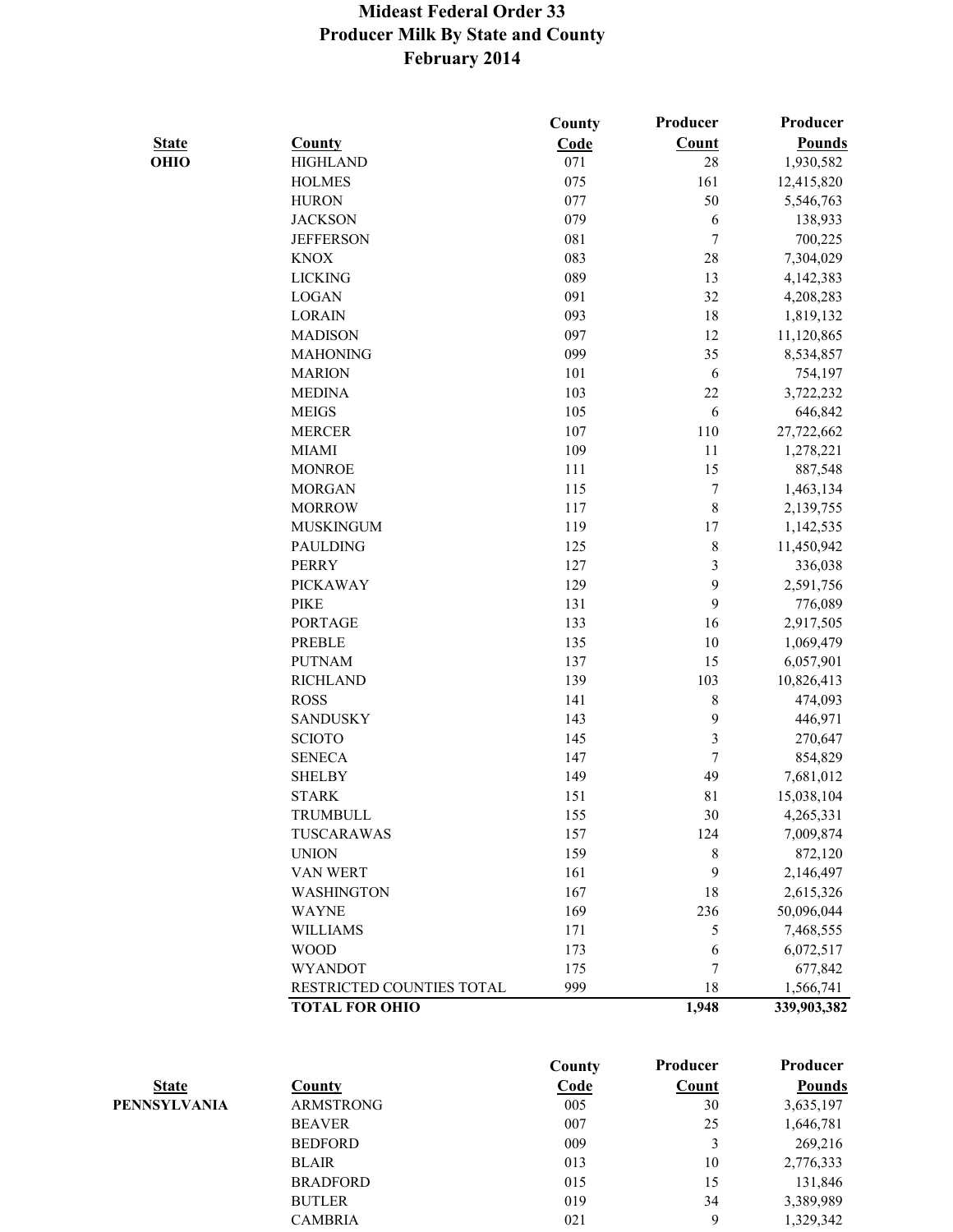|                                      |                                | County | Producer          | Producer          |
|--------------------------------------|--------------------------------|--------|-------------------|-------------------|
| <b>State</b>                         | <b>County</b>                  | Code   | Count             | <b>Pounds</b>     |
| <b>PENNSYLVANIA</b>                  | <b>CENTRE</b>                  | 027    | 18                | 1,292,042         |
|                                      | <b>CLARION</b>                 | 031    | 27                | 3,000,357         |
|                                      | <b>CLEARFIELD</b>              | 033    | 13                | 1,058,678         |
|                                      | <b>CLINTON</b>                 | 035    | 18                | 497,008           |
|                                      | <b>CRAWFORD</b>                | 039    | 145               | 18,268,341        |
|                                      | <b>ELK</b>                     | 047    | $\,8\,$           | 509,434           |
|                                      | <b>ERIE</b>                    | 049    | 71                | 5,134,554         |
|                                      | <b>FAYETTE</b>                 | 051    | 27                | 2,708,051         |
|                                      | <b>FOREST</b>                  | 053    | 3                 | 164,476           |
|                                      | <b>HUNTINGDON</b>              | 061    | 9                 | 8,544,750         |
|                                      | <b>INDIANA</b>                 | 063    | 58                | 7,299,332         |
|                                      | <b>JEFFERSON</b>               | 065    | 32                | 1,913,435         |
|                                      | <b>LAWRENCE</b>                | 073    | 37                | 5,861,380         |
|                                      | <b>MERCER</b>                  | 085    | 76                | 7,291,433         |
|                                      | <b>SOMERSET</b>                | 111    | 82                | 4,345,673         |
|                                      | <b>SULLIVAN</b>                | 113    | 3                 | 33,749            |
|                                      | <b>TIOGA</b>                   | 117    | 3                 | 32,533            |
|                                      | <b>VENANGO</b>                 | 121    | 6                 | 698,396           |
|                                      | <b>WARREN</b>                  | 123    | 37                | 3,454,032         |
|                                      | <b>WASHINGTON</b>              | 125    | 26                | 2,374,004         |
|                                      | WESTMORELAND                   | 129    | 52                | 5,791,951         |
|                                      | RESTRICTED COUNTIES TOTAL      | 999    | 12                | 1,038,781         |
|                                      | <b>TOTAL FOR PENNSYLVANIA</b>  |        | 889               | 94,491,094        |
|                                      |                                | County | Producer          | Producer          |
| <b>State</b>                         | <b>County</b>                  | Code   | <b>Count</b>      | <b>Pounds</b>     |
| 2/ TEXAS                             | <b>RESTRICTED</b>              |        | <b>RESTRICTED</b> | <b>RESTRICTED</b> |
|                                      |                                | County | Producer          | Producer          |
| <b>State</b>                         | <b>County</b>                  | Code   | Count             | <b>Pounds</b>     |
| <b>VIRGINIA</b>                      |                                |        |                   |                   |
|                                      | RESTRICTED COUNTIES TOTAL      | 999    | 9                 | 4,286,296         |
|                                      | <b>TOTAL FOR VIRGINIA</b>      |        | 9                 | 4,286,296         |
|                                      |                                |        | Producer          |                   |
|                                      |                                | County |                   | Producer          |
| <b>State</b><br><b>WEST VIRGINIA</b> | <b>County</b>                  | Code   | Count             | <b>Pounds</b>     |
|                                      | <b>JACKSON</b>                 | 035    | 3                 | 309,954           |
|                                      | <b>MASON</b>                   | 053    | 11                | 826,771           |
|                                      | <b>OHIO</b>                    | 069    | 5                 | 154,115           |
|                                      | <b>PRESTON</b>                 | 077    | 6                 | 590,547           |
|                                      | RESTRICTED COUNTIES TOTAL      | 999    | 19                | 806,197           |
|                                      | <b>TOTAL FOR WEST VIRGINIA</b> |        | 44                | 2,687,584         |